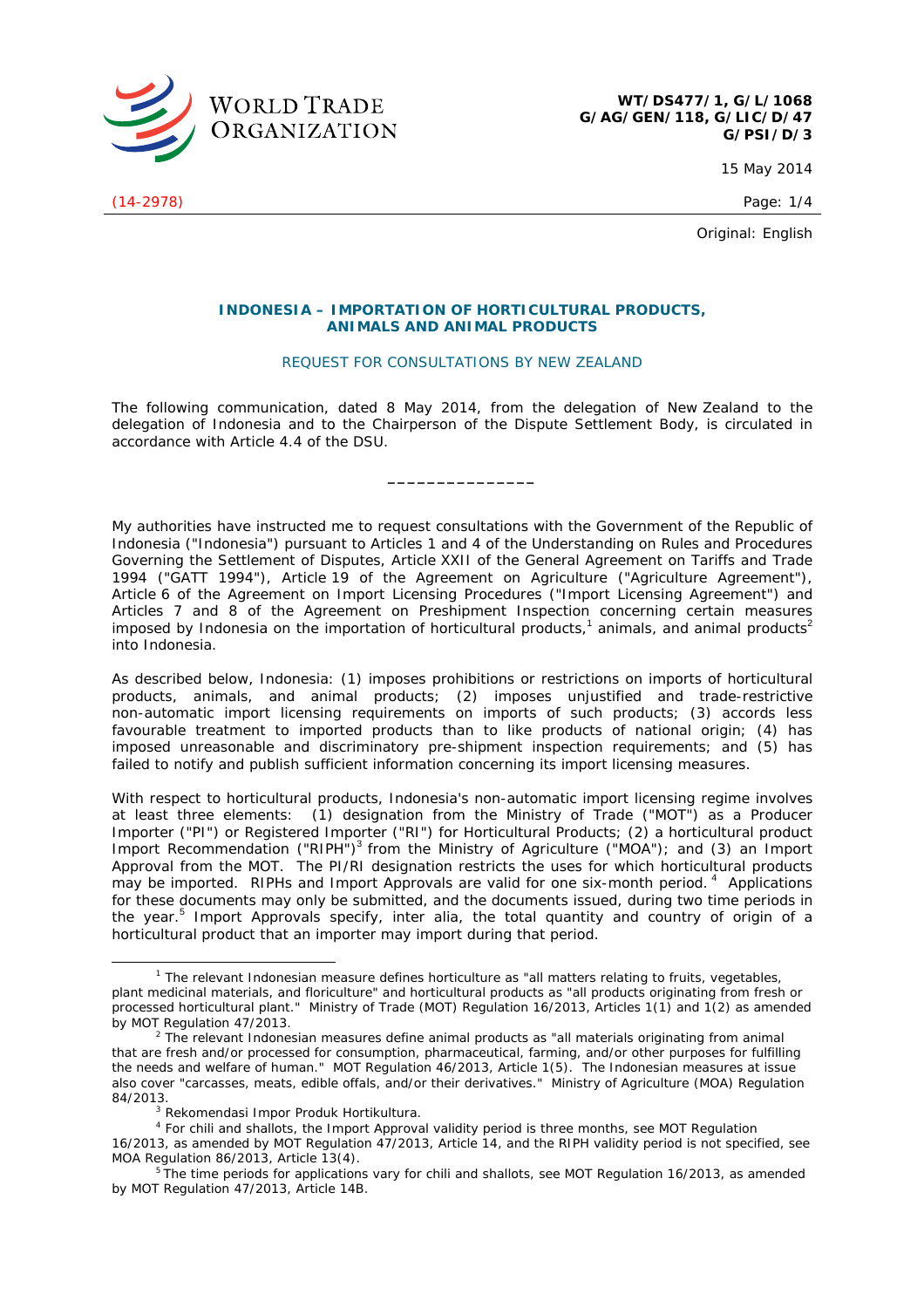With respect to animals and animal products, Indonesia's non-automatic import licensing regime involves at least four elements: (1) satisfying the MOA requirements for importers; (2) a RI-Animals and Animal Products designation from the MOT;<sup>6</sup> (3) a Recommendation<sup>7</sup> from the MOA; and (4) an Import Approval from the MOT. Recommendations restrict the quantity, type, country of origin, and intended use of the imported products. They are valid for a specified period, up to the end of the current year, and may only be applied for during four time periods throughout the year.<sup>8</sup> Import Approvals are valid for one three-month period, and applications may only be submitted and permits issued during four time windows throughout the year. Import Approvals specify, *inter alia*, the total quantity and country of origin of product the holder may import during the specified period.

Indonesia's import licensing regime is not an automatic licensing regime, and it cannot be justified as a non-automatic licensing regime implementing a WTO-consistent measure.

Indonesia's non-automatic import licensing regime prohibits and restricts imports in the following ways:

- With respect to horticultural products, RIPH certificates do not permit the importation of fresh horticultural products for consumption that were harvested more than six months ago.
- With respect to animals and animal products, any animal products not listed in the appendices to the import licensing regulations may not be imported at all.<sup>9</sup>
- With respect to horticultural products, animals and animal products, importers may apply for Import Approvals only during specified time periods that can be months ahead of the time of importation, and, once issued, an Import Approval restricts imports during the specified time periods to set products, in set quantities, from set countries, and under set conditions.
- Importers must predict in advance the quantity of product they will wish to import during a given period, and apply accordingly for a specific amount, to be stated on their Import Approval covering that three- or six-month period. Importers face having their designation as a RI/PI suspended or revoked if the actual quantity imported is less than a certain percentage of the stated quantity.
- The importation of horticultural products and animals and animal products with respect to certain types of intended use, sale, purchase, and/or distribution is prohibited or restricted.
- The importation of horticultural products, animals, and animal products is prohibited when domestic production is deemed sufficient to fulfill domestic demand.
- Imports of certain horticultural products, animals and animal products are prohibited or restricted when the prices of those products falls below certain reference prices, which are set by a ministerial body (either the Price of Horticulture Product Monitoring Team or the Beef Price Monitoring Team).<sup>10</sup>

 <sup>6</sup> <sup>6</sup> With respect to animals and animal products listed in Appendix II, this requirement appears to apply only to importers that are business operators and not to other categories of importers, such as social institutions or State Owned Enterprises. *See* MOT Regulation 46/2013, Articles 4, 9, and 10; MOA Regulation 84/2013, Article 22. 7 *Rekomendasi Persetujuan Pemasukan*. 8

The timeframes appear to apply only to business operators and not to other types of importers. *See* MOA Regulation 84/2013, Article 21.

This applies to all animals and animal products not listed in the appendices to MOA Regulation 84/2013 and MOT Regulation 46/2013.<br><sup>10</sup> These products include the animals and animal products listed in Appendix I of MOT Regulation

<sup>46/2013</sup> and the horticultural products listed in Article 14B of MOT Regulation 16/2013, as amended by MOT Regulation 47/2013.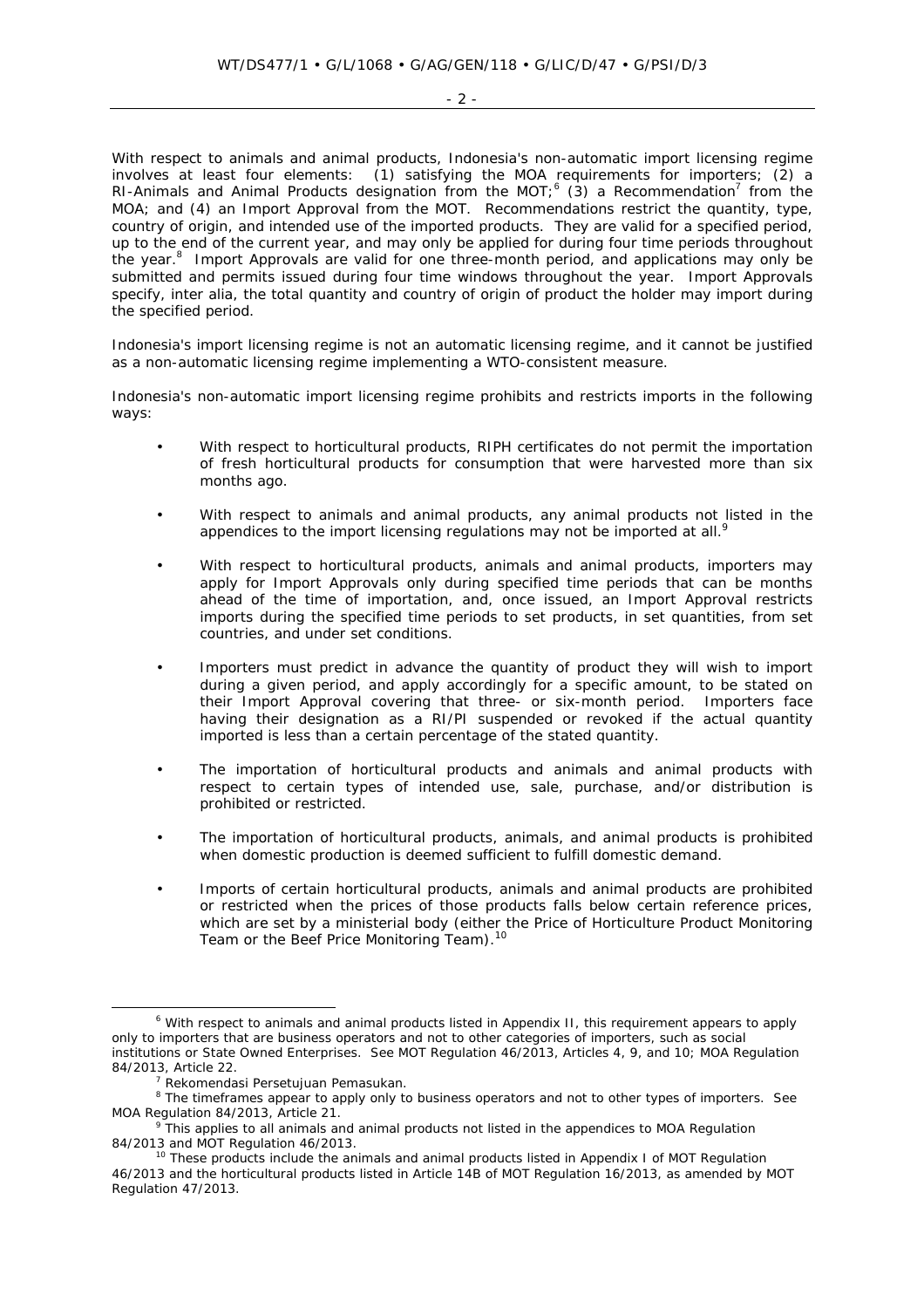• For the above reasons, and due to the regime's complexity, Indonesia's import licensing regime is a restriction on imports, is not as simple as possible, is more administratively burdensome than absolutely necessary, unnecessarily requires approaches to more than one administrative body, and is trade-restrictive.

In connection with its import licensing regime, Indonesia also has adopted measures limiting the internal sale, offering for sale, purchase, distribution, or use of imported horticultural products, animals, and animal products, in a manner that accords less favourable treatment than that accorded to like domestic products. For example, Indonesia's measures limit the internal sale of imported horticultural products to distributors, and limit the sale of imported beef to use in industry and the hotel, restaurant and catering sectors. Indonesia does not impose similar limitations on like domestic products.

Indonesia's measures include preshipment inspection requirements. Such requirements, which duplicate information already provided in the phyto-sanitary certificate, are more trade-restrictive than necessary, as is the administration of pre-shipment inspection activities which Indonesia has restricted to a sole company in New Zealand, Bureau Veritas. Indonesia has failed to ensure that preshipment inspection activities do not result in unreasonable delays, are carried out in a non-discriminatory manner, and are applied on an equal basis to all exporters.

Finally, New Zealand understands that Indonesia, with respect to its import-licensing regime, has failed to comply with notification obligations under Article 5 of the Import Licensing Agreement and with publication requirements under Article 3 of the Import Licensing Agreement.

The legal instruments through which Indonesia imposes and administers the above-described measures include, but are not limited to, the following instruments:

- Law of the Republic of Indonesia Number 7 of Year 2014 Concerning Trade ("Trade Law");
- Law of the Republic of Indonesia Number 13 of Year 2010 Concerning Horticulture ("Horticulture Law");
- Regulation of the Ministry of Agriculture Number 86/Permentan/OT.140/8/2013 Concerning Import Recommendation of Horticulture Products ("MOA Regulation 86/2013"), which repeals and replaces Regulation of the Minister of Agriculture Number 47/Permentan/OT.140/4/2013 Concerning Recommendation on the Importation of Horticulture Products ("MOA Regulation 47/2013"), which repealed and replaced Regulation of the Minister of Agriculture Number 60/Permentan/OT.140/9/2012 ("MOA Regulation 60/2012");
- Regulation of the Minister of Trade Number 16/M-DAG/PER/4/2013 Concerning Provisions on Horticulture Product Import ("MOT Regulation 16/2013"), which repeals and replaces Regulation of the Minister of Trade Number 30/M-DAG/PER/5/2012 Concerning the Provisions on Import of Horticultural Products ("MOT Regulation 30/2012") and Regulation of the Minister of Trade Number 60/M-DAG/PER/9/2012 Regarding Second Amendment of Regulation of the Minister of Trade Number 30/M-DAG/PER/5/2012 Regarding Provisions on Import of Horticultural Products ("MOT Regulation 60/2012");
- Regulation of the Ministry of Trade Number 47/M-DAG/PER/8/2013 Concerning Amendment of Regulation of the Minister of Trade Number 16/M-DAG/PER/4/2013 Concerning Import Provision of Horticulture Product ("MOT Regulation 47/2013");
- Law of the Republic of Indonesia Number 18/2009 on Animal Husbandry and Animal Health ("Animal Law");
- Regulation of the Ministry of Agriculture Number 84/Permentan/PD.410/8/2013 Concerning Importation of Carcass, Meat, Offal and/or Their Derivatives into the Territory of the Republic of Indonesia ("MOA Regulation 84/2013"), which repeals and replaces Regulation of the Minister of Agriculture Number 50/Permentan/OT.140/9/2011 Concerning Recommendation for Approval on Import of